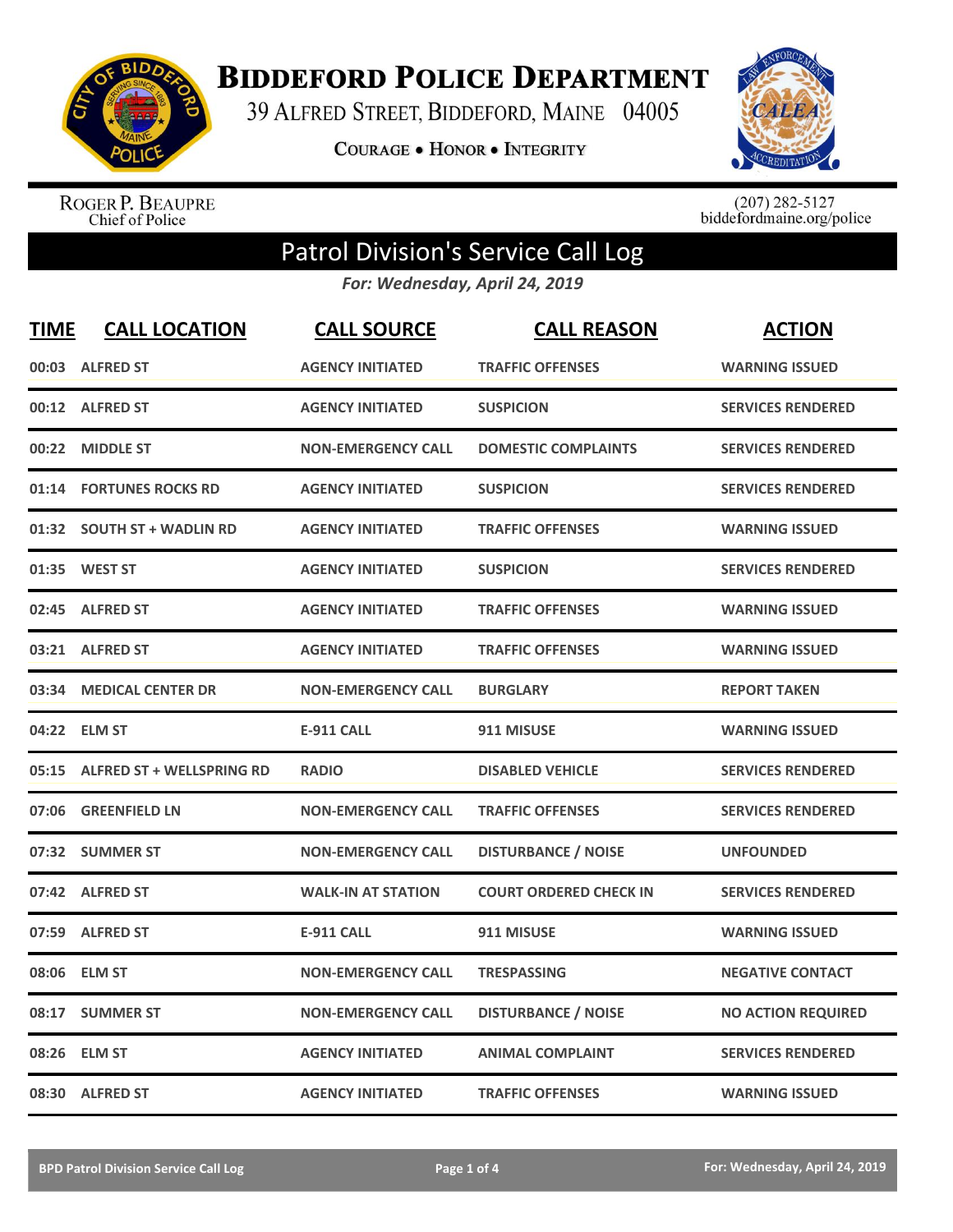| <b>TIME</b> | <b>CALL LOCATION</b>               | <b>CALL SOURCE</b>                                   | <b>CALL REASON</b>                                           | <b>ACTION</b>                |
|-------------|------------------------------------|------------------------------------------------------|--------------------------------------------------------------|------------------------------|
|             | 08:31 CARDINAL LN                  | <b>E-911 CALL</b>                                    | 911 MISUSE                                                   | <b>WARNING ISSUED</b>        |
|             | 08:54 POOL ST + HILLS BEACH RD     | <b>AGENCY INITIATED</b>                              | <b>TRAFFIC OFFENSES</b>                                      | <b>WARNING ISSUED</b>        |
|             | 08:59 ADAMS ST                     | <b>NON-EMERGENCY CALL</b>                            | <b>PAPERWORK</b>                                             | <b>PAPERWORK NOT SERVED</b>  |
|             | 09:04 POOL ST + DUFFYS WAY         | <b>AGENCY INITIATED</b>                              | <b>TRAFFIC OFFENSES</b>                                      | <b>WARNING ISSUED</b>        |
|             | 09:31 ALFRED ST                    | <b>NON-EMERGENCY CALL</b>                            | <b>MENTAL ILLNESS CASES</b>                                  | <b>TRANSPORT TO HOSPITAL</b> |
|             | 09:37 ALFRED ST                    | <b>NON-EMERGENCY CALL</b>                            | <b>SUSPICION</b>                                             | <b>NEGATIVE CONTACT</b>      |
|             | 09:45 MAY ST                       | <b>E-911 CALL</b>                                    | 911 MISUSE                                                   | <b>REFERRED OTHER AGENCY</b> |
|             | 09:57 MILE STRETCH RD + GILBERT PL | <b>AGENCY INITIATED</b>                              | <b>STREET SIGN</b>                                           | <b>SERVICES RENDERED</b>     |
|             | 10:03 POOL ST + GRANITE POINT RD   | <b>RADIO</b>                                         | <b>DPW</b>                                                   | <b>SERVICES RENDERED</b>     |
|             | 11:23 ALFRED ST                    | <b>AGENCY INITIATED</b>                              | <b>TRAFFIC OFFENSES</b>                                      | <b>VSAC ISSUED</b>           |
|             | 11:27 POOL ST + ALFRED ST          | <b>WALK-IN AT STATION</b>                            | <b>ANIMAL COMPLAINT</b>                                      | <b>SERVICES RENDERED</b>     |
|             | 11:35 WASHINGTON ST                | <b>AGENCY INITIATED</b>                              | <b>PARKING COMPLAINT</b>                                     | <b>VEHICLE TOWED</b>         |
|             | 11:52 ELM ST                       | <b>AGENCY INITIATED</b>                              | <b>TRAFFIC OFFENSES</b>                                      | <b>VSAC ISSUED</b>           |
|             | 12:02 ALFRED ST                    | <b>WALK-IN AT STATION</b>                            | <b>COURT ORDERED CHECK IN</b>                                | <b>SERVICES RENDERED</b>     |
|             | 12:24 ALFRED ST                    | <b>WALK-IN AT STATION</b>                            | <b>COURT ORDERED CHECK IN</b>                                | <b>SERVICES RENDERED</b>     |
|             | 12:25 MAY ST                       | <b>AGENCY INITIATED</b>                              | <b>TRAFFIC OFFENSES</b>                                      | <b>WARNING ISSUED</b>        |
|             | 12:54 ALFRED ST                    | <b>AGENCY INITIATED</b>                              | <b>TRAFFIC OFFENSES</b>                                      | <b>VSAC ISSUED</b>           |
|             | 13:02 WATER ST                     | <b>AGENCY INITIATED</b>                              | <b>TRAFFIC OFFENSES</b>                                      | <b>WARNING ISSUED</b>        |
|             | 13:07 BOULDER WAY                  |                                                      | NON-EMERGENCY CALL PARKING COMPLAINT                         | <b>SERVICES RENDERED</b>     |
|             | 13:20 JEFFERSON ST                 | AGENCY INITIATED TRAFFIC OFFENSES                    |                                                              | <b>CITATION ISSUED</b>       |
|             |                                    | CHARGE: OPERATING WHILE LICENSE SUSPENDED OR REVOKED | OFFENDER: MEGAN M WEBER  AGE: 34  RESIDENT OF: KENNEBUNK, ME |                              |
|             | 13:51 ALFRED ST                    | E-911 CALL                                           | <b>CRIMINAL MISCHIEF</b>                                     | <b>REPORT TAKEN</b>          |
|             | 13:53 OCEAN VIEW DR                | <b>AGENCY INITIATED</b>                              | <b>CIVIL COMPLAINT</b>                                       | <b>SERVICES RENDERED</b>     |
|             | 14:13 HILL ST                      | <b>AGENCY INITIATED</b>                              | <b>TRAFFIC OFFENSES</b>                                      | <b>VSAC ISSUED</b>           |
|             | 14:22 FRANKLIN ST                  | E-911 CALL                                           | <b>ARTICLES LOST/FOUND</b>                                   | <b>SERVICES RENDERED</b>     |
|             | 14:24 ALFRED ST                    | <b>WALK-IN AT STATION</b>                            | <b>PAPERWORK</b>                                             | <b>SERVICES RENDERED</b>     |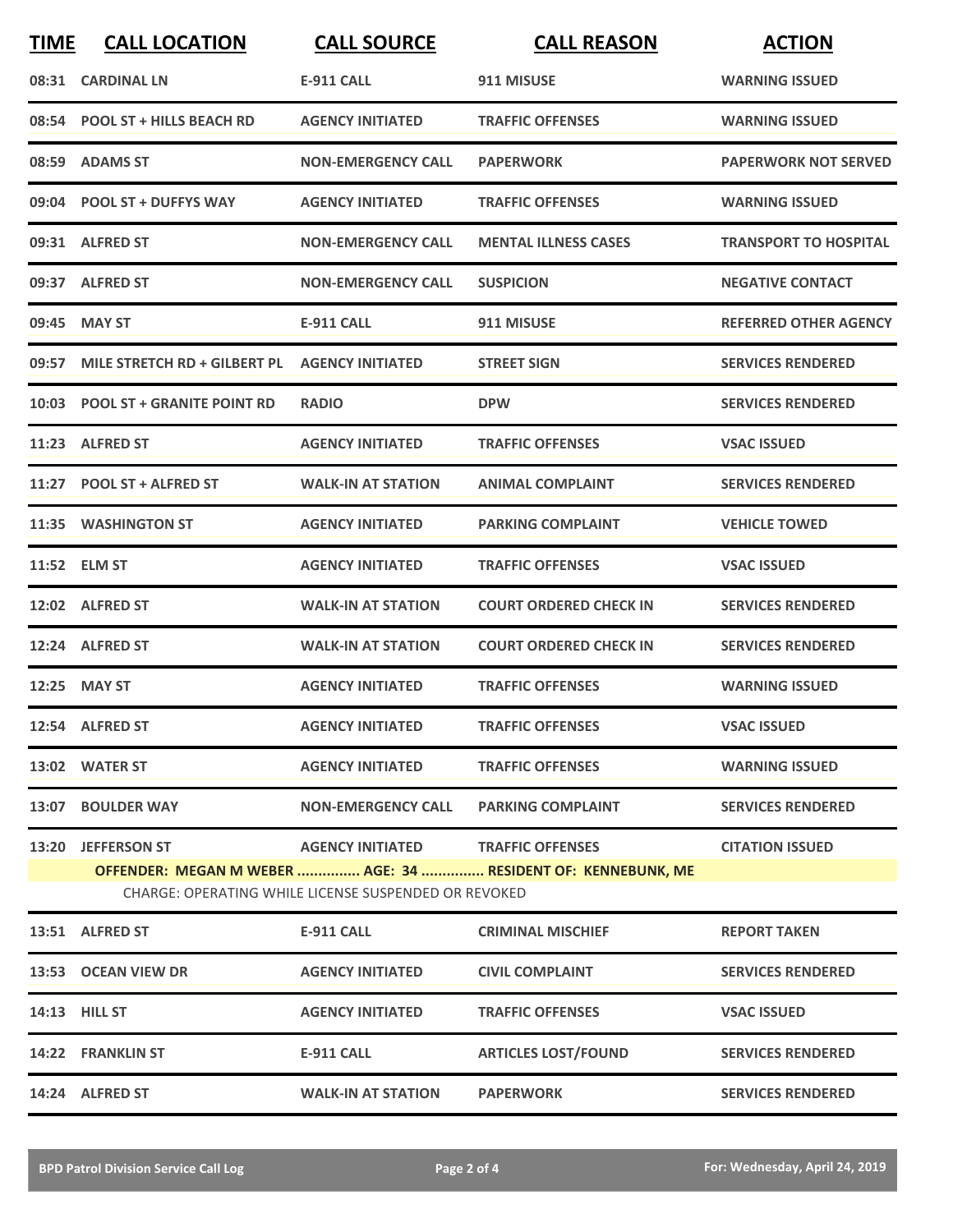| <b>TIME</b> | <b>CALL LOCATION</b>                                                                                                                                              | <b>CALL SOURCE</b>        | <b>CALL REASON</b>                                 | <b>ACTION</b>             |  |
|-------------|-------------------------------------------------------------------------------------------------------------------------------------------------------------------|---------------------------|----------------------------------------------------|---------------------------|--|
|             | 14:25 ALFRED ST                                                                                                                                                   | <b>NON-EMERGENCY CALL</b> | <b>FIGHTS</b>                                      | <b>SERVICES RENDERED</b>  |  |
|             | 14:25 FOSS ST + POOL ST                                                                                                                                           | <b>NON-EMERGENCY CALL</b> | <b>SUSPICION</b>                                   | <b>SERVICES RENDERED</b>  |  |
|             | 14:38 ALFRED ST                                                                                                                                                   | <b>NON-EMERGENCY CALL</b> | <b>COURT ORDERED CHECK IN</b>                      | <b>SERVICES RENDERED</b>  |  |
|             | 14:45 ALFRED ST                                                                                                                                                   | <b>NON-EMERGENCY CALL</b> | <b>COURT ORDERED CHECK IN</b>                      | <b>SERVICES RENDERED</b>  |  |
|             | 15:09 HILL ST + WEST ST                                                                                                                                           | <b>NON-EMERGENCY CALL</b> | <b>TRAFFIC LIGHT PROBLEM</b>                       | <b>SERVICES RENDERED</b>  |  |
|             | 15:23 ALFRED ST                                                                                                                                                   | <b>WALK-IN AT STATION</b> | <b>ALL OTHER</b>                                   | <b>SERVICES RENDERED</b>  |  |
|             | 15:30 ELM ST                                                                                                                                                      | <b>AGENCY INITIATED</b>   | <b>PRO-ACTIVE DV RESPONSE TEAM</b>                 | <b>NO VIOLATION</b>       |  |
|             | 15:34 ALFRED ST                                                                                                                                                   | <b>AGENCY INITIATED</b>   | <b>BAIL CHECK</b>                                  | <b>NO VIOLATION</b>       |  |
|             | 15:35 BIDDEFORD GATEWAY CTR                                                                                                                                       | <b>AGENCY INITIATED</b>   | <b>PARKING COMPLAINT</b>                           | <b>NO VIOLATION</b>       |  |
|             | 15:43 ELM ST                                                                                                                                                      | <b>E-911 CALL</b>         | 911 MISUSE                                         | <b>SERVICES RENDERED</b>  |  |
|             | 15:44 PEARL ST                                                                                                                                                    | <b>WALK-IN AT STATION</b> | <b>SUSPICION</b>                                   | <b>UNFOUNDED</b>          |  |
|             | 15:48 SACO FALLS WAY                                                                                                                                              | <b>WALK-IN AT STATION</b> | <b>HARASSMENT</b>                                  | <b>NO ACTION REQUIRED</b> |  |
|             | <b>16:03 SPRINGBROOK DR</b>                                                                                                                                       | <b>E-911 CALL</b>         | ATTEMPTED/THREATENED SUICIDE TRANSPORT TO HOSPITAL |                           |  |
|             | <b>16:12 BIDDEFORD GATEWAY CTR</b>                                                                                                                                | <b>E-911 CALL</b>         | 911 MISUSE                                         | <b>SERVICES RENDERED</b>  |  |
| 16:27       | <b>DIAMOND ST</b>                                                                                                                                                 | <b>NON-EMERGENCY CALL</b> | <b>SUSPICION</b>                                   | <b>SERVICES RENDERED</b>  |  |
|             | 16:44 ELM ST                                                                                                                                                      | <b>AGENCY INITIATED</b>   | <b>CRIM THREAT / TERRORIZING</b>                   | <b>REPORT TAKEN</b>       |  |
|             | 17:23 HILLS BEACH RD + POOL ST AGENCY INITIATED                                                                                                                   |                           | <b>TRAFFIC OFFENSES</b>                            | <b>WARNING ISSUED</b>     |  |
|             | 17:23 SACO FALLS WAY                                                                                                                                              | <b>NON-EMERGENCY CALL</b> | <b>HARASSMENT</b>                                  | <b>SERVICES RENDERED</b>  |  |
|             | 17:41 ALFRED ST<br><b>ARREST(S) MADE</b><br>OFFENDER: FRANCESCA MONET PAVON  AGE: 24  RESIDENT OF: BIDDEFORD, ME<br><b>CHARGE: VIOLATING CONDITION OF RELEASE</b> |                           |                                                    |                           |  |
|             | 17:44 MIDDLE ST                                                                                                                                                   | <b>NON-EMERGENCY CALL</b> | <b>HARASSMENT</b>                                  | <b>NO ACTION REQUIRED</b> |  |
|             | 17:44 MARBLEHEAD LN                                                                                                                                               | <b>AGENCY INITIATED</b>   | <b>TRAFFIC OFFENSES</b>                            | <b>WARNING ISSUED</b>     |  |
|             | 17:57 HIGH ST                                                                                                                                                     | <b>NON-EMERGENCY CALL</b> | <b>PARKING COMPLAINT</b>                           | <b>NO VIOLATION</b>       |  |
|             | 20:06 ALFRED ST + ANDREWS RD                                                                                                                                      | <b>AGENCY INITIATED</b>   | <b>TRAFFIC OFFENSES</b>                            | <b>WARNING ISSUED</b>     |  |
|             | <b>20:11 SOUTHGATE AVE</b>                                                                                                                                        | E-911 CALL                | <b>ANIMAL COMPLAINT</b>                            | <b>NO ACTION REQUIRED</b> |  |
|             | <b>20:16 PIKE ST</b>                                                                                                                                              | <b>NON-EMERGENCY CALL</b> | <b>PARKING COMPLAINT</b>                           | <b>NO VIOLATION</b>       |  |